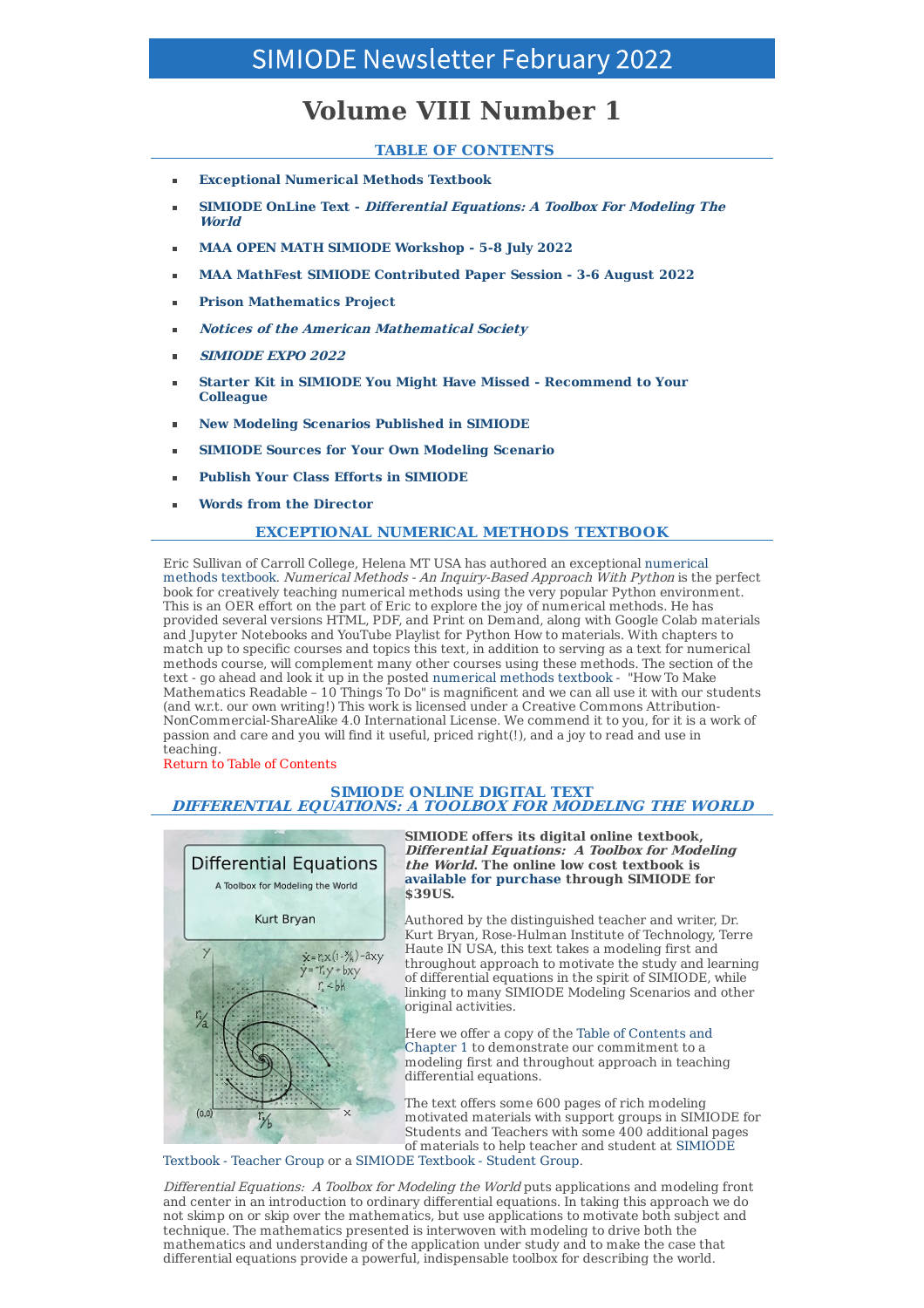Dr. Glenn Ledder, University of Nebraska, Lincoln NE USA, says in his forthcoming review in The UMAP Journal, "This book is the only one this reviewer is aware of that presents differential equations in a modeling context rather than merely adding a bit of modeling to the standard presentation. If you want to study the mathematics of differential equations in a modeling context, you are in the right place."

We also present some unconventional, but important topics not usually offered in introductory texts: dimensional analysis, parameter estimation, a brief introduction to control theory via Laplace transforms, nondimensionalizing and scaling of differential equations, and a more thorough treatment of electrical circuits. The text includes numerous exercises, including inline ``Reading Exercises,'' as well as a section of more extensive modeling projects at the end of each chapter, many based on published SIMIODE projects, and many new activities. Several projects include data sets for experimentation and model validation.

Purchasers of this text will be invited to engage in a SIMIODE Textbook - Teacher Group or a SIMIODE Textbook - Student Group in which all the resources appropriate to the respective interests of the group will be provided: solutions, hints, project ideas, data, computer code, forums, collaborative project space, etc.

Again, purchase this textbook, support SIMIODE, enjoy the read, and adopt the text for your course on behalf of your students. Return to Table of Contents

## **SIMIODE CONTRIBUTED SESSION AT MATHFEST, 3-6 AUGUST 2022**

SIMIODE will host a Contributed Paper Session, Share the Joy in Teaching Differential Equations Through Modeling, at MathFest 2022, Philadelphia, 3-6 August 2022. This will be a full in-person meeting, with a robust virtual component for remote attendance. So plan to submit an abstract when the process opens soon and then attend. Look for details at MAA.org. Once the Call for Papers has been issued you will have until 21 May 2022 to submit an abstract. So think about sharing your experiences and the joy in using modeling to motivate and teach differential equations in context, both as an introduction to the mathematics and as a narrative of a complete modeling cycle from experiencing a real-world phenomenon, through data collection, to model building with parameter estimation, and finally model validation. Return to Table of Contents

## **MAA OPEN MATH WORKSHOP - 5-8 JULY 2022**

The Mathematical Association of America (MAA) and the University of Colorado Boulder (CU-B) are implementing a new online teaching- and learning-focused professional development program which will reach higher education professionals, including those who have been less able to travel due to various constraints. SIMIODE is proud to be a part of this effort with an intensive workshop, Modeling Inspiration for Differential Equations for teachers who wish to do modeling in their differential equations course. A team of colleagues will engage participants in modeling activities so they experience the activity as students and then support them as they teach units to workshop colleagues to feel the joy of using modeling in teaching. Look for details at MAA.org.

#### Return to Table of Contents

#### **PRISON MATHEMATICS PROJECT**

At the SIMIODE EXPO 2022 Conference there was an exceptional Keynote talk followed by an informal Breakout discussion, given by Amit Sahai, Computer Science, University of California, Los Angeles CA USA; Christopher Havens, Executive Director and Founder, Prison Mathematics Project, TRU at Monroe Correctional Complex, Monroe WA USA; Ruth Utnage, Executive Assistant, Prison Mathematics Project, Seattle WA USA; Trubee Davison, Mathematics, Western Colorado University, Gunnison CO USA; and Timothy Pennings, Davenport University, Grand Rapids MI USA, about the Prison Mathematics Project. The Prison Mathematics Project (PMP) works towards a new understanding of the role of mathematics in self-identity and desistance among a demographic of prisoners who are actively exploring a higher education. The aim is to achieve positive changes in self-identity and desistance by providing knowledge, instilling a sense of community and culture, and establishing network connections to promote self-rehabilitation among participants through engagement of mathematics. Such engagement is nurtured through active mentorship by members of the mathematical community. See the current issue of the Prison Math Newsletter 3.

Return to Table of Contents

## **NOTICES OF THE AMERICAN MATHEMATICAL SOCIETY**

The Notices of the American Mathematical Society is the place to go for mathematics news, expository articles, and practical pieces for colleagues at all stages of their careers. The Early Career section offers a community project since 2019, in which thematic-compilations of articles inform graduate students, job seekers, early career academics, and mentors. Often, the pieces have great advice and raise awareness of issues that could advance careers. Return to Table of Contents

## **PROGRAM FOR SIMIODE EXPO 2022, 10-13 FEBRUARY 2022**

With the successful completion of SIMIODE EXPO 2020, an international and online conference, 10-13 February 2022, we are beginning to post the slides and will soon post the videos of the very stimulating talks and sessions. Look for these in the EXPO 2022 Program. While focusing on differential equations the conference featured keynotes and talks in areas such as cryptology, dietary modeling, communication, modeling, data, and much more. Catch the action after the conference and plan to attend SIMIODE EXPO 2023 next February 2023. Return to Table of Contents

## **STARTER KIT IN SIMIODE YOU MIGHT HAVE MISSED**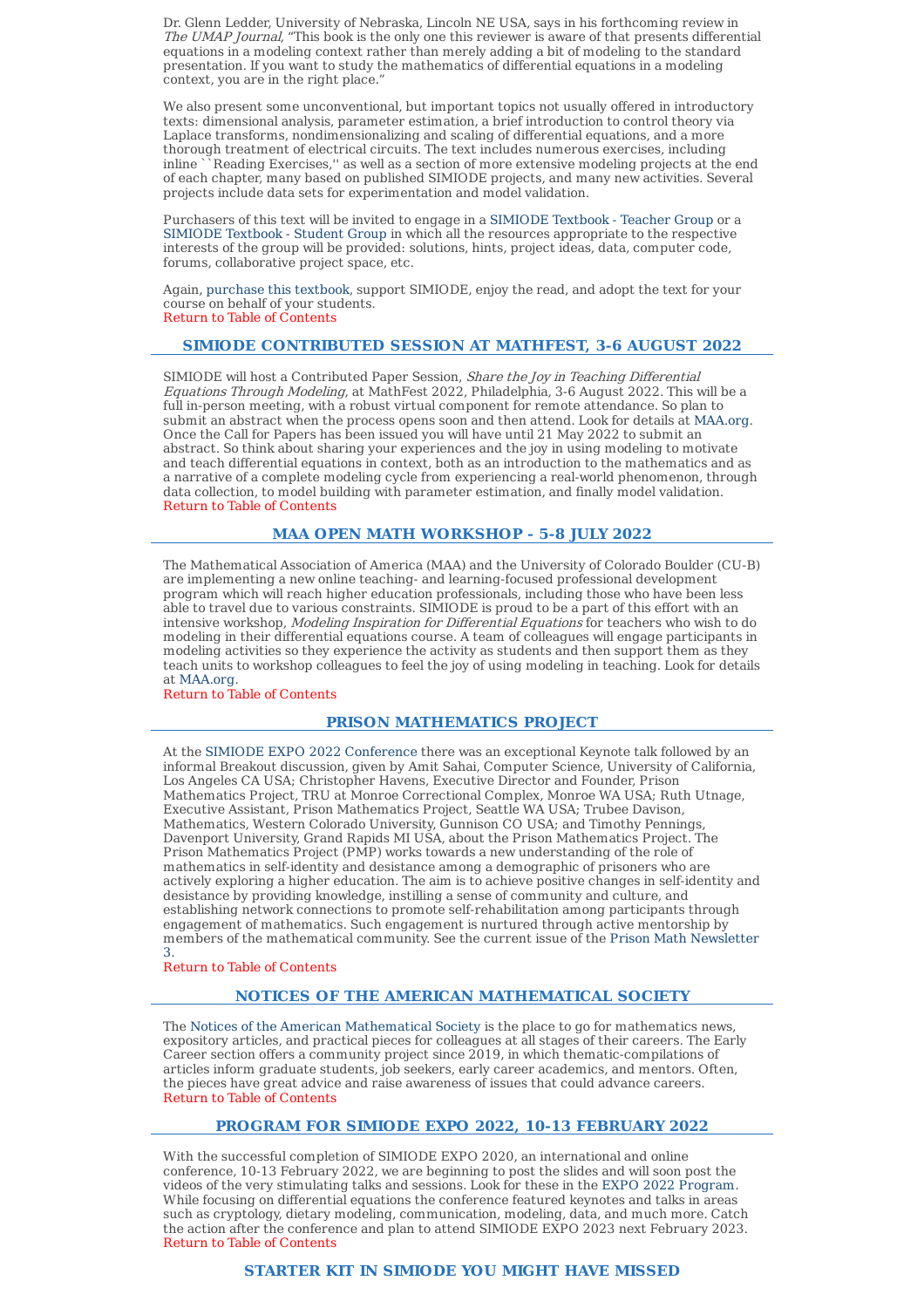## **RECOMMEND TO YOUR COLLEAGUES**

SIMIODE offers a StarterKit of materials proven to work in the classroom. These Modeling Scenarios have been used by thousands of teachers to engage students in learning differential equations through modeling. This is where you refer your colleagues to if you want to show them materials they can use to try modeling in their classroom. You too might see some other materials you could use either early on in your course or once you are off and doing modeling. Give them a look see and make them part of your teaching! Return to Table of Contents

#### **SIMIODE SOURCES FOR YOUR OWN MODELING SCENARIOS**

SIMIODE offers potential modeling scenario ideas. There are now over 500 of these! These are materials, thoughts, pointers, summaries, articles, etc. to encourage and support your modeling scenario ideas. You must be registered and signed in to view these resources. Consider these ideas and use them to design your own modeling scenarios for your students and then publish this material in SIMIODE.

Of course, you can publish your own source materials, perhaps ideas you have not been able to get to, but want to or wish to engage with others in producing a Modeling Scenario. Just upload them for all to see. Use the "Start a new Potential Scenario Idea" button and contribute. Return to Table of Contents

## **NEW MODELING SCENARIOS PUBLISHED IN SIMIODE**

Your colleagues have been producing new SIMIODE Modeling Scenarios and you might consider using them in your teaching. We list a few here

- Fastpitch is just that, a look at measuring the speed of the ball in Major League Baseball in order to determine who has the fastest pitch. Erich McAlister of Fort Lewis College in Durango CO USA offers up this material for your consideration.
- Jakob Kotas of Menlo College, Atherton CA USA challenges us to consider projectile motion in which gravity changes depending upon altitude - think space launches!
- Closer to home Jake Duncan of Winona State University, Winona MN USA challenges with data collection using a phone camera and brick wall background to measure and model falling darts.
- Jennie D'Ambroise of SUNY Old Westbury, Old Westbury NY USA brings SIMIODE Modeling Scenarios from differential equations into Calculus I (really!) with cancer growth modeling and taking our iconic spread of oil slick in the Calculus I environment.
- And there are many more for your consideration. Some 20 added in the last few months and the chestnuts in place continue to support modeling in teaching differential equations.

#### Return to Table of Contents

# **PUBLISH YOUR CLASS EFFORTS IN SIMIODE**

If you are teaching differential equations of some sort you have probably written and assigned projects. Consider publishing your materials online in SIMIODE using our peer reviewed, double blind referee system. More and more colleagues are accepting our invitation for sharing and publishing their teaching materials in SIMIODE for others to enjoy. Join in with us!

SIMIODE maintains a double-blind, peer-reviewed process for quality online publication of Modeling Scenarios and Technique Narratives. However, we encourage authors to submit their ideas at any stage of development and/or class projects for immediate feedback of a less formal nature. We will render constructive support and encouragement as well as technical feedback. In the past the SIMIODE Director, Brian Winkel, as Founding Editor of the journal PRIMUS, found this to be a very good way to foster confidence, help prospective authors contribute to the broader community, and get their ideas published. Please drop us a note with your ideas and/or materials to Director@simiode.org. We will respond quickly!

You can see how to submit your materials here. What you do is important to your students, but it is also worthy of sharing with colleagues and their students. Step up and write up your projects for SIMIODE. You will have an online refereed publication at SIMIODE. You will be pleased to know others are using your ideas, building on your success, and enjoying what you share with your students. So, what are you waiting for? Just do it!

One purpose of SIMIODE is to offer colleagues solid, refereed teaching material on which they can base a modeling first course in differential equations. Thus publishing your new ideas and activities for students is a main objective of SIMIODE so others can see your fine work and engage their own students in similar manner. However, it is reasonable to ask yourself, "Why should I prepare, submit, and publish in SIMIODE?" Here we give you many good reasons to publish in SIMIODE. Check them out and see that many fit you. Then join us by sending us your efforts.

#### Return to Table of Contents

#### **WORDS FROM THE DIRECTOR**

SIMIODE is a community which is alive, vibrant, and rich in resources and individual talents to assist colleagues who wish to teach differential equations using modeling to motivate students. There are a number of ways you can add to the community:

**Contribute materials**. You can learn more about this at our Author Information section and get even more details once you have signed into SIMIODE. There you will find types of materials and instructions on how to contribute and begin the process leading to publication in